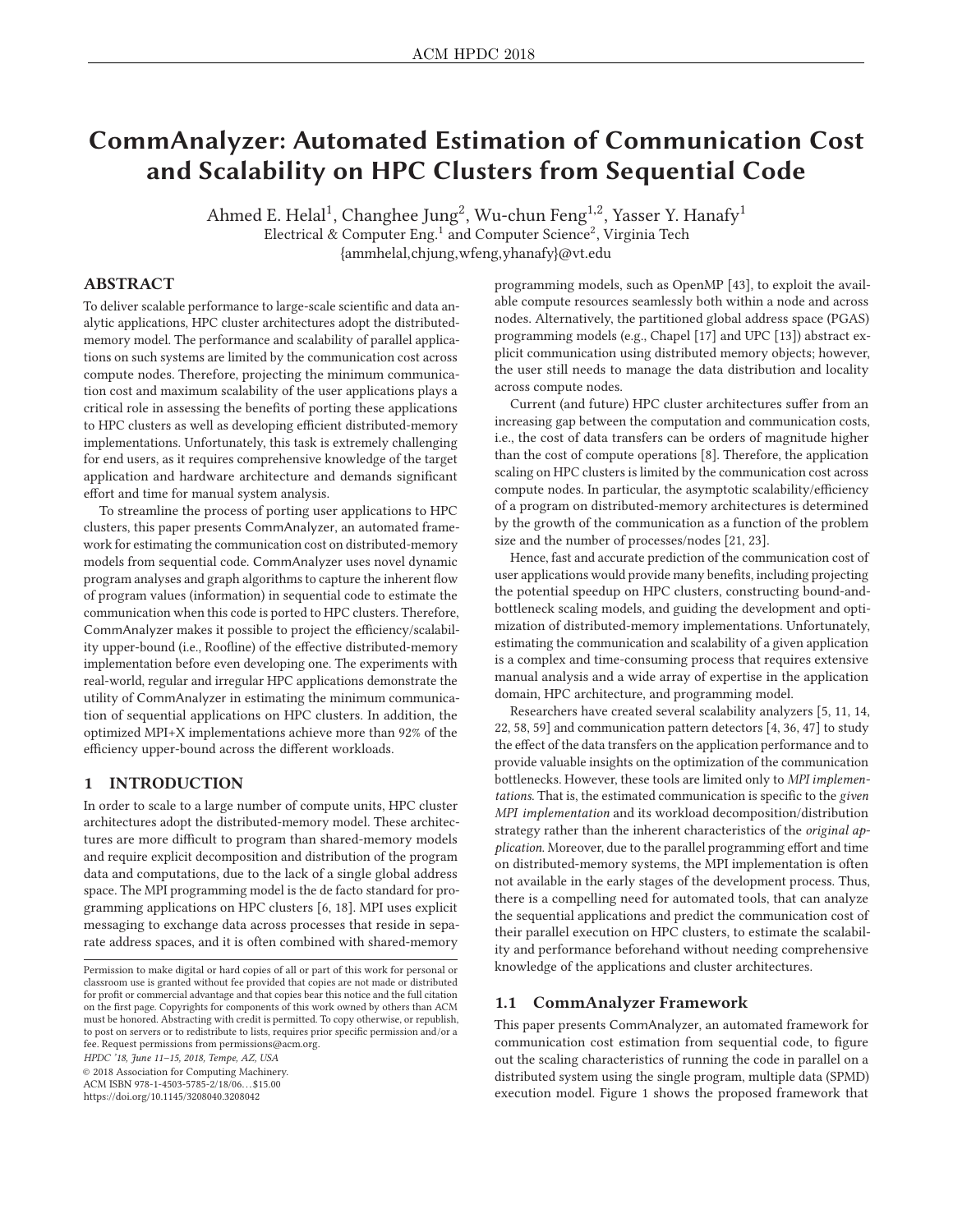

**Figure 1: Overview of CommAnalyzer framework**

takes as inputs the sequential application code (written in any of the languages supported by LLVM compiler [40]), representative input data, and the number of compute nodes (e.g., 2-64 nodes).

The key idea is to reformulate the problem of estimating the communication of a parallel program into that of analyzing the inherent flow of program values (information) in the sequential application. Hence, CommAnalyzer uses novel dynamic program analyses that build a *value communication graph* (VCG) from sequential code taking into account the data-flow behavior of its program values. Since parallel programs are typically optimized to minimize the communication between compute nodes, their data transfers are likely to serve as a cut for partitioning the VCG. CommAnalyzer in turn leverages graph partitioning algorithms over the VCG to automatically identify sender/receiver entities and to estimate their communication. As a result, for a given sequential application, CommAnalyzer allows the user to project the performance upper-bound of its effective SPMD execution, regardless of the target programming model (e.g., MPI and PGAS).

The communication cost estimation of CommAnalyzer can be used by scalability analysis tools, such as Extra-P [11], to estimate the strong and weak scaling of the communication. These tools perform regression analysis using the scaling functions (regression hypothesis) that exist in HPC applications to estimate a user-specified metric, e.g., FLOPs, communication, etc., at a large scale from a set of small-scale measurements or predictions with different problem sizes and/or number of nodes. Furthermore, CommAnalyzer makes it possible to construct bound-and-bottleneck models of the parallel efficiency and scalability on distributed-memory clusters.

**Use Cases.** CommAnalyzer accelerates the application and system design in the early stages of the development process by allowing end users to figure out the scaling behavior of their sequential applications. As such, domain-scientists can quickly make informed decisions about the need to explore other solutions/algorithms to the problem at hand to attain better parallel performance. That way, CommAnalyzer enables the system designers to evaluate the HPC system design alternatives to achieve the required performance.

Even if a distributed-memory implementation of the target application is available, CommAnalyzer still plays a critical role in the optimization process by generating bound-and-bottleneck scaling models that show how close the current parallel implementation is to the scalability/efficiency Roofline. In addition, by estimating the communication from the sequential code rather than the MPI parallel code, CommAnalyzer empowers existing scalability analysis tools for MPI applications to serve a wide range of end users.

#### **1.2 Contributions**

Unlike previous approaches that are limited by the imprecision of *compile-time* analyses [24, 30, 56], CommAnalyzer proposes a novel *dynamic* analysis approach that instruments the sequential code to precisely capture the runtime information required to detect not only static value-flow (communication) dependencies, but also dynamic value-flow dependencies through multiple levels of access indirection. Thus, CommAnalyzer is applicable for both regular and irregular problems and works also for programs that cannot be auto-parallelized. The following are the contributions of this work:

- *A novel and automated approach for estimating the communication cost of sequential applications when ported to HPC clusters based on value-flow analysis, value liveness analysis, dynamic program slicing, and graph algorithms.* This approach is applicable for regular, irregular, and unstructured problems. Using the estimated communication, we can successfully project the efficiency upper-bound of the effective SPMD implementations on distributed-memory HPC clusters (Sections 4 and 5).
- *Model validation and case studies using both regular and irregular workloads: matrix multiplication and sparse matrix vector multiplication, as well as four structured and unstructured representative applications: MiniGhost [7], Heat2D [44], LULESH [37], and K-means [39].* The experiments demonstrate the utility of CommAnalyzer in identifying the minimum communication cost on HPC clusters with more than 95% accuracy on average and show that the optimized MPI+OpenMP implementations can attain more than 92% of the efficiency upper-bound (Section 6).

#### **2 BACKGROUND**

#### **2.1 Distributed-Memory Execution Model**



**Figure 2: The SPMD execution model**

We assume that the applications running on the target HPC clusters follow the single program, multiple data (SPMD) execution model, which is the dominant approach on such architectures [6, 18]. Figure 2 shows the SPMD execution model, where the program data is partitioned and mapped to different processes (compute nodes) and all processes execute the same program to perform computations on their data (i.e., owner-computes rule). The data owned by each process is stored on its private (local) address space, and when the local computations on a process involve non-local data, this data is accessed using inter-process communication.

## **2.2 Simple Estimation of Communication Cost**

In SPMD execution, the communication results from dependencies between local and non-local data. Therefore, a simple approach for estimating the communication cost is to partition the program data and then identify the data dependencies across different partitions.

Figure 3 shows a simple communication estimation for matrix multiplication on distributed-memory architectures. The sequential C code (a) is given to the compiler, and a traditional data-flow analysis is used to identify the data dependence [41] (b) between the data items. Next, a domain decomposition method such as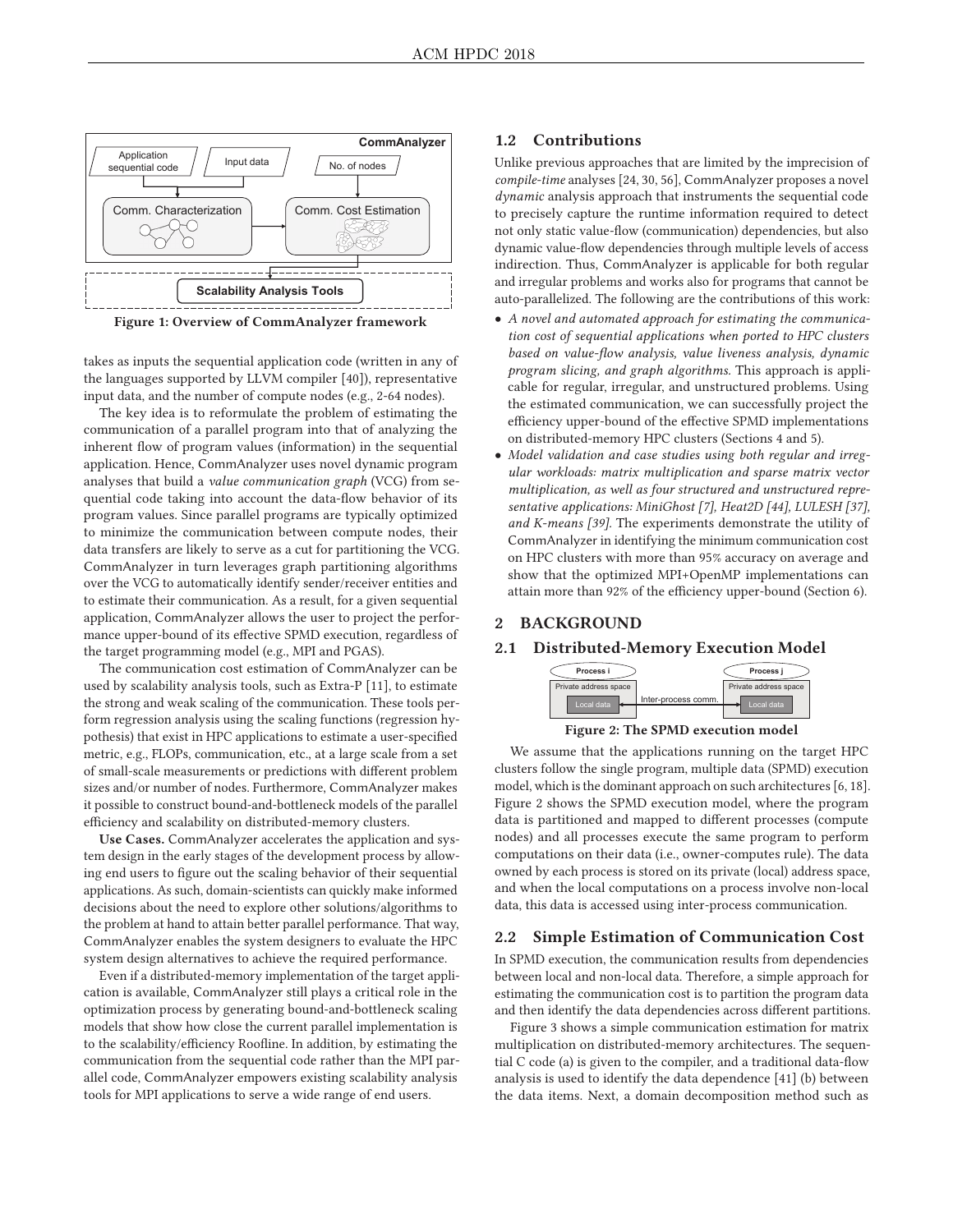#### ACM HPDC 2018





**Figure 4: Challenges for estimating the communication cost**

block-cyclic (c) is used to partition and distribute the input matrices over the compute nodes. Finally, the communication cost is estimated as the number of data dependence edges between the data items that exist in different nodes. This approach has been used by the auto-parallelizing compilers for distributed-memory architectures [30, 56] in the early days of HPC. While this simple communication analysis is sufficient for regular and structured problems such as matrix multiplication, real-world scientific applications with irregular computation and unstructured memory access patterns are a lot more challenging and therefore require sophisticated analysis techniques.

# **3 CHALLENGES**

## **3.1 Indirect Memory Access**

Irregular and unstructured problems arise in many important scientific applications such as hydrodynamics [29, 35]. These problems are characterized by an indirect memory access pattern via index data structures, which cannot be determined at compile time. Figure 4(a) shows an example of such an indirect access. Here, a traditional data-flow analysis fails to precisely capture the data dependence between the  $x$  and  $y$  data arrays whose index is a value determined at runtime. Thus, it is impossible to figure out which part of  $x(y)$ is defined (used) due to the lack of runtime information.

# **3.2 Workspace Data Structures**

In unstructured problems, it is common to gather data items from the program-level (domain-level) data structures into workspace (temporary) data structures. The actual computations are performed in the workspace, and then the results are scattered to the programlevel data structures. Usually, there are multiple levels of workspace data structures, i.e., the intermediate results in a workspace are used to compute the values of another workspace. Figure 4(b) shows an example of an unstructured application that uses such workspace data structures to perform its computations. In this common design pattern, workspace data structures mask the true data dependence edges between the data items of the program-level data structures. Hence, the data-flow analysis ends up generating a massive number of local data dependence edges between the program-level data and the workspace data, which results in inaccurate estimation of the actual communication cost.

# **3.3 Singleton Data Items**

Most scientific applications have singleton data items, i.e., data items that are used in almost all the computations (e.g., simulation parameters) and data items that use the output of these computations (e.g., simulation error and time step). Hence, there is a massive number of data dependence edges (communication edges) between these singleton data items and the rest of the program data in the original sequential implementation. However, typical MPI implementations create local copies of the singleton data items in each process and use collective communication messages (e.g., broadcast and reduce) to update their values at the beginning and end of the program and/or each time step, instead of accessing their global copy via inter-process communication in every dependent computation. Therefore, the detection of singleton patterns is very important for an accurate estimation of the communication cost.

# **3.4 Redundant Communication**

Computing the communication cost as the number of data dependence edges between data items that exist in different processes is subject to overestimation. Figure 4(c) shows an example of the communication overestimation, where two items in process 0 use a single data item in process 1 and its value did not change between the two uses. If there is sufficient memory space at process 0 to store the required data value, it can be read only once (instead of two times) from process 1. While the exact data-flow analysis can detect this case in regular applications and remove the redundant communication, it is not possible to do the same for irregular applications due to the indirect memory access.

# **4 COMMANALYZER APPROACH**

It is a daunting challenge to analyze sequential codes and predict the communication cost of running them in parallel on HPC clusters without the distributed-memory parallel codes. CommAnalyzer relies on the following observation; HPC developers always optimize (minimize) the communication of their distributed-memory parallel programs across compute nodes. In particular, the communication cost of the resulting SPMD implementation cannot be smaller than the inherent data-flow (communication) cost of the original sequential program, which would otherwise break the program correctness. As a result, analyzing the data communication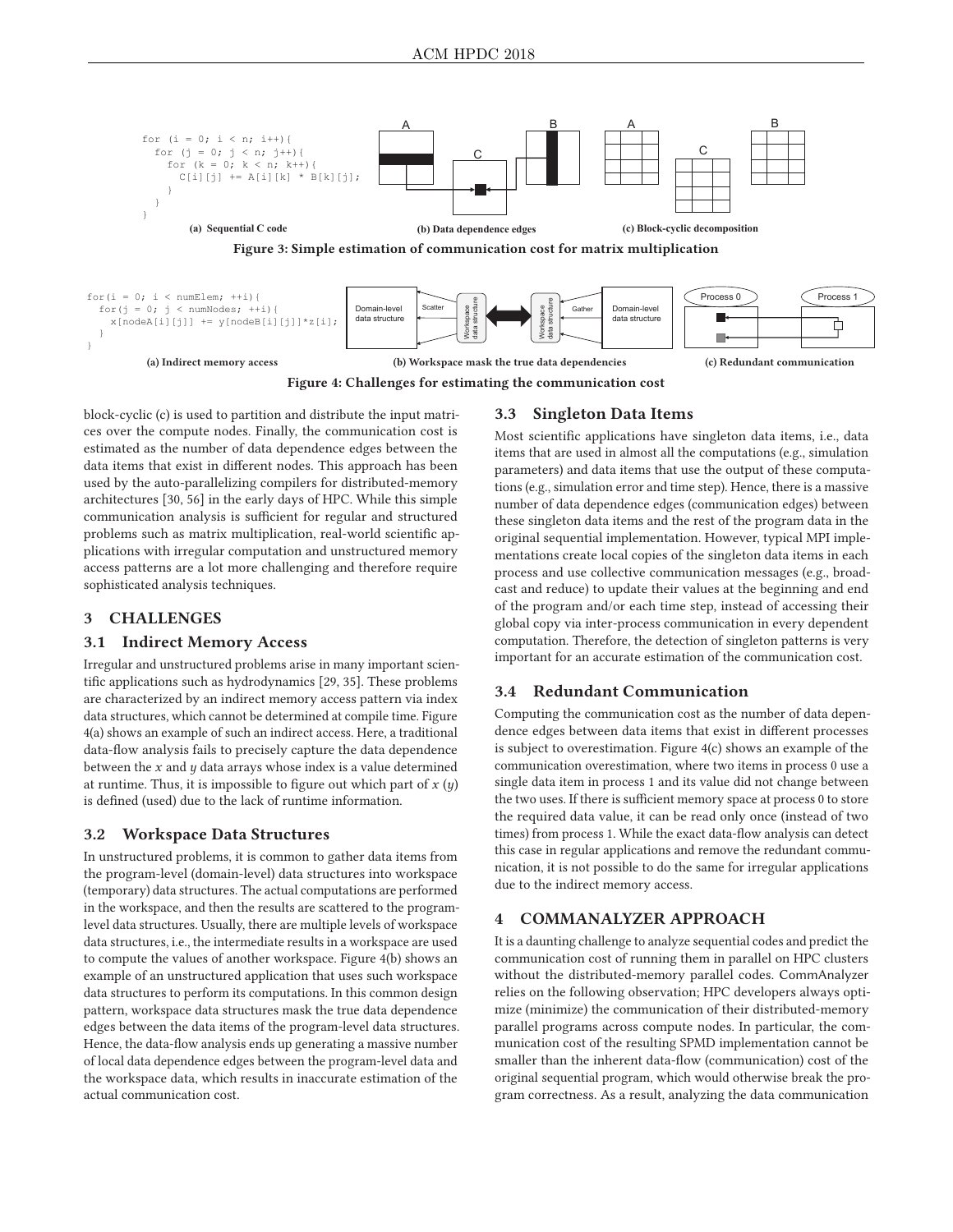in the sequential codes is able to serve as a basis for estimating the communication cost of their distributed-memory implementations. However, this presents another challenge, i.e., how to figure out the inherent data communication of the sequential program regardless of its underlying data structures.

The main idea to tackle this challenge is to view the sequential program as an entity that consumes input values, computes intermediate values, and produces output values, as well as to analyze their behaviors. In a sense, these values are small pieces of digital information. Similar to genes (which are small pieces of heredity information), the program values are not constrained by the underlying data structures. Rather, such values can interact, replicate, and flow from one data structure to another, as well as evolve to new values. Actually, the program data structures are mere value containers, i.e., placeholders of the program values. In this view, a single value can exist in more than one memory location, and it can even get killed in its original location (where it was generated) while it remains alive in another location.

To this end, CommAnalyzer adopts a dynamic analysis technique, which is based on dynamic program slicing, to analyze the generation of values, the flow of values, the lifetime of values, and the interactions across values, thereby building the *value communication graph* (VCG).

| Algorithm 1 CommAnalyzer algorithm |                                                                                               |  |  |  |
|------------------------------------|-----------------------------------------------------------------------------------------------|--|--|--|
| Input: PROGRAM, N                  |                                                                                               |  |  |  |
|                                    | Output: COMM COST                                                                             |  |  |  |
|                                    | 1: $\forall$ AL $FC \leftarrow$ ValFcDetection(PROGRAM)                                       |  |  |  |
|                                    | 2: VAL LIVE $\leftarrow$ VALLIVEANALYSIS(PROGRAM)                                             |  |  |  |
|                                    | 3: $VCG \leftarrow \text{COMMGRAPHFORMATION}(\text{VAL} \text{ FC}, \text{VAL} \text{ LIVE})$ |  |  |  |
|                                    | 4: VAL PMAP $\leftarrow$ VALDECOMPOSITION(VCG, N)                                             |  |  |  |
|                                    | 5: COMM COST $\leftarrow$ COMMESTIMATION (VAL FC, VAL PMAP)                                   |  |  |  |

Algorithm 1 shows the top-level CommAnalyzer approach which takes the sequential program (along with representative input data) and the number (or range) of compute nodes, and then computes the communication cost across these nodes when the program is ported to distributed-memory architectures. In the first place, CommAnalyzer characterizes the inherent communication of the sequential program by detecting the dynamic flow of the program values which is encoded as *value-flow chains* defined as follows:

*Definition 4.1 (Value-Flow Chain (VFC)).* For a given program value,  $v$ , its value-flow chain consists of  $v$  itself and all the other values on which  $v$  has data dependence, where the values are defined as a set of unique data observed in the memory during program execution.

CommAnalyzer also analyzes the live range [41] (interval) of the program values. Together with VFCs, it is used to generate the *value communication graph* (VCG) of the program. Then, CommAnalyzer decomposes the VCG into multiple partitions to map the program values that are tightly-connected, due to high-flow traffic between them, to the same compute node/process. Once the program values are mapped to the different compute nodes, CommAnalyzer uses the owner-computes rule to estimate the communication cost by analyzing the *value-flow chains* across the compute nodes.

## **4.1 Communication Characterization**

This section first defines the terminologies used in analyzing the input sequential program and then describes how the inherent communication is understood. CommAnalyzer defines *program* values as a set of unique values observed at runtime, and they are classified into three parts: *input, output, and intermediate* values. The *input* values are the program arguments and any memory location read for the first time at runtime, while the *output* values are the returned data or those that are written to the memory and last until the program termination. During program execution, the program values existing in memory locations can be killed with their updates, i.e., losing the original value. That way program values can end up existing in memory locations only for a limited interval, and CommAnalyzer considers them as *intermediate* values. Note, if a value remains in at least one memory location, it is still live thus not an *intermediate* value. In addition, any program value that exists only in registers is treated as an *intermediate* value.

| <b>Algorithm 2</b> Value-flow chain detection algorithm        |                                             |  |  |  |
|----------------------------------------------------------------|---------------------------------------------|--|--|--|
| Input: PROGRAM                                                 |                                             |  |  |  |
| Output: VAL FC                                                 |                                             |  |  |  |
| 1: <i>Values</i> = {}                                          | $\triangleright$ program values             |  |  |  |
| 2: MemVal = {}                                                 | $\triangleright$ shadow memory-to-value map |  |  |  |
| 3: for each: dynamic store (write) operation $w$ do            |                                             |  |  |  |
| $DS \leftarrow \text{Dynamicslicing}(w, \text{PROGRAM})$<br>4: |                                             |  |  |  |
| $v, s \leftarrow$ VALUEFLOWANALYSIS(DS, MemVal)<br>5:          |                                             |  |  |  |
| if $v \notin Values$ then<br>6:                                | $\triangleright$ writing new value          |  |  |  |
| Values = Values $\cup$ v<br>7:                                 |                                             |  |  |  |
| VAL $FC = VAL$ $FC \cup (v, s)$<br>8:                          |                                             |  |  |  |
| end if<br>9:                                                   |                                             |  |  |  |
| $MemVal[address(w)] = v$<br>10:                                |                                             |  |  |  |
| $11:$ end for                                                  |                                             |  |  |  |

Algorithm 2 shows the high-level algorithm for calculating the *value-flow chains*(i.e., the inherent communication).CommAnalyzer needs to identify the unique values observed at runtime and then to investigate the flow across the values by figuring out the dependence in between. It is therefore important to know what value is currently stored in a given memory address during program execution. For this purpose, CommAnalyzer uses a shadow memory (*MemVal*) to keep track of program values that exist in the memory at the granularity of the memory word. Thus, each shadow memory location tracks the latest value stored in the corresponding location in the original memory. Since CommAnalyzer works on the static single assignment (SSA) form [41] of the sequential code (e.g., the LLVM IR [40]), there is no need to track (name) the intermediate values that exist in the registers.

For each store (write) instruction during program execution, CommAnalyzer generates a dynamic program slice from the execution history using the Reduced Dynamic Dependence (RDD) graph method [2]. This slice is the set of dynamic IR instructions involved in the computation of the value (*v*) being stored in the memory. To determine those values on which the value *v* depends, CommAnalyzer traces it back inspecting the instructions and the registers along the data dependence edge of dynamic slice  $<sup>1</sup>$ . Such a</sup> dependence backtracking continues for each data dependence edge

 $1$ The outgoing edges of circle nodes in Figure 5 correspond to data dependence edges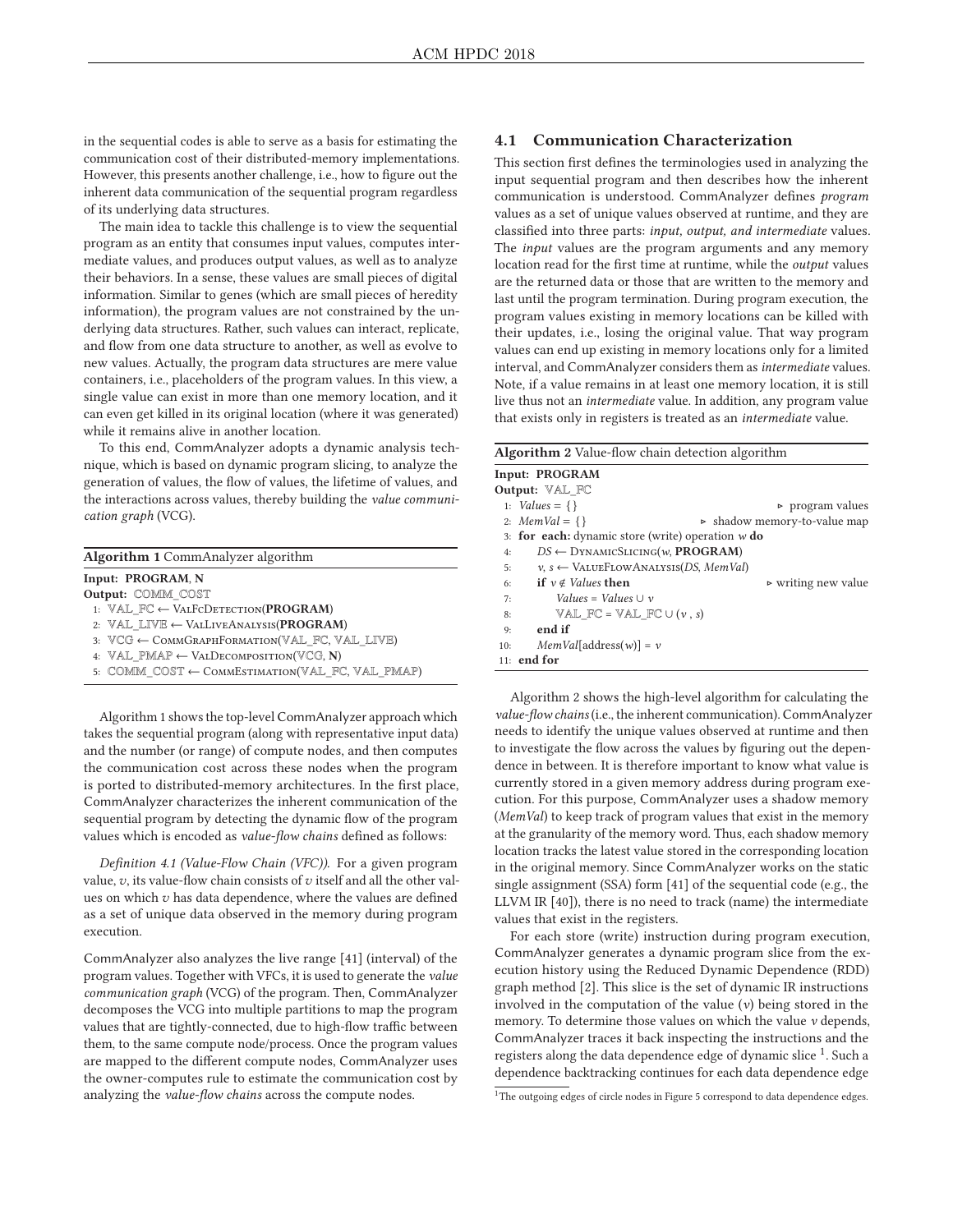

**Figure 5: Value-flow chain detection example**

until it encounters another value that has been recognized using the shadow memory (*MemVal*); whenever a new value is found, CommAnalyzer keeps it in the *Values* set (line 1 of Algorithm 2). Here, the found value turns out to be used in the computation of the value (*v*) being stored; it is said the former flows to the latter while the former is called a *source* value. At Line 5 of Algorithm 2, CommAnalyzer calculates *s* which is the set of all the *source* values over the slice of *v* being stored.

If such a value (*v*) does not exist in the *Values* set (i.e., new value), CommAnalyzer adds the value-flow chains between *v* and *s* to the set of the program value-flow chains (VAL\_FC) and updates the *Values* set; otherwise, *v* is not unique and already exists in *Values*, and the store instruction just replicates this value and writes it to a new memory location. Usually, the value replication happens when the dynamic slice does not contain any compute instructions (e.g., direct load-store relation). Finally, CommAnalyzer updates the shadow memory *MemVal* with the new value. Further, at the end of the program execution, CommAnalyzer performs the same value-flow chain detection for the return variables.

Figure 5 shows a simple example of the value-flow chain detection. For brevity, the example shows the thin dynamic slice [52] instead of the actual dynamic slice, i.e., it excludes the instructions that manipulate the memory pointers. After CommAnalyzer generates the dynamic slice of the target store instruction (a), it uses the shadow memory (b) to track the program values in the memory locations, and then it detects the value-flow in the dynamic slice. Since the exact memory addresses are available in the dynamic slice, CommAnalyzer inspects the shadow memory and records that registers *#4* and *#11* have values *V0* and *V1*, respectively. Next, a new value is computed in register *#12* using the values *V0* and *V1*, and the target store instruction writes this value to the memory. Finally, CommAnalyzer adds the new value-flow chain *(V2, {V0, V1}*) in the set of the value-flow chains VAL FC.

#### **4.2 Communication Cost Estimation**

*4.2.1 Value Communication Graph Formation.* After the detection of the value-flow chains (VFCs) between program values, CommAnalyzer creates the *value communication graph* VCG(V, E), where  $V$  is a set of vertices that represents the program values and  $E$  is a set of edges that represents the value-flow chains. This is achieved by generating a communication edge between the values in each value-flow chain. Specifically, at Line 5 of Algorithm 2, a connection edge is made between  $v$  and every source value in  $s$ .  $VCG(V, E)$  is a directed and weighted graph, where the weight w of a communication edge represents the number of times the sink (destination) value uses the source value.

**Value Graph Compression**. CommAnalyzer utilizes the value liveness [41] (VAL\_LIVE), which is generated during the dynamic value analysis, to reduce the communication graph size. An intermediate value is killed when it does not exist in the registers or the program memory. CommAnalyzer coalesces the vertices of the intermediate values that share the same memory location at nonoverlapping liveness intervals into a single vertex. Such values are multiple exclusive updates to a single memory location. This vertex coalescing does not impose artificial constraints on the program data partitioning according to the SPMD execution model, where processes compute all the intermediate values for the data items (memory locations) that they own. Finally, after the graph compression, CommAnalyzer updates the weights of the new vertex and edge sets of the value communication graph  $VCG(V, E)$  to account for the communication cost before graph compression.

**Singleton Detection and Removal**. The singleton values appear in most scientific applications and are characterized by extreme connectivity, i.e., massive number of incoming and/or outgoing communication edges. Example of these values are simulation coefficients, parameters, and time step. To reduce the communication on distributed-memory architectures, the singleton values should not be mapped to a specific compute node. Instead, each compute node/process creates a local copy of the singleton items and uses global communication to exchange their values once per the simulation execution and/or the simulation time step. In fact, automated singleton detection and removal is well known in large-scale circuit simulations [25, 54]; it reduces the overall communication by automatically detecting and duplicating the power/clock circuit nodes in each process. Similarly, CommAnalyzer adopts a threshold-based scoring approach for the singleton detection, which is a simplified variant of the proximity-based outlier detection methods [31].

|    | <b>Algorithm 3 Singleton Detection Algorithm</b>             |                             |  |  |
|----|--------------------------------------------------------------|-----------------------------|--|--|
|    | Input: $VCG$                                                 |                             |  |  |
|    | Output: S VAL                                                |                             |  |  |
|    | 1: $\mathbb{S}$ VAL = {}                                     |                             |  |  |
|    | 2: for each: vertex $v \in \mathbb{VCG}$ do                  |                             |  |  |
| 3: | score $\leftarrow$ MAX( DENSITYS(VCG, v), DISTANCES(VCG, v)) |                             |  |  |
| 4: | if $score > HIGH$ then                                       | $\triangleright$ HIGH = 90% |  |  |
| 5: | $S$ VAL = $S$ VAL U $\nu$                                    |                             |  |  |
| 6: | end if                                                       |                             |  |  |
|    | $7:$ end for                                                 |                             |  |  |

Algorithm 3 shows the high-level singleton detection algorithm where the following definitions are used: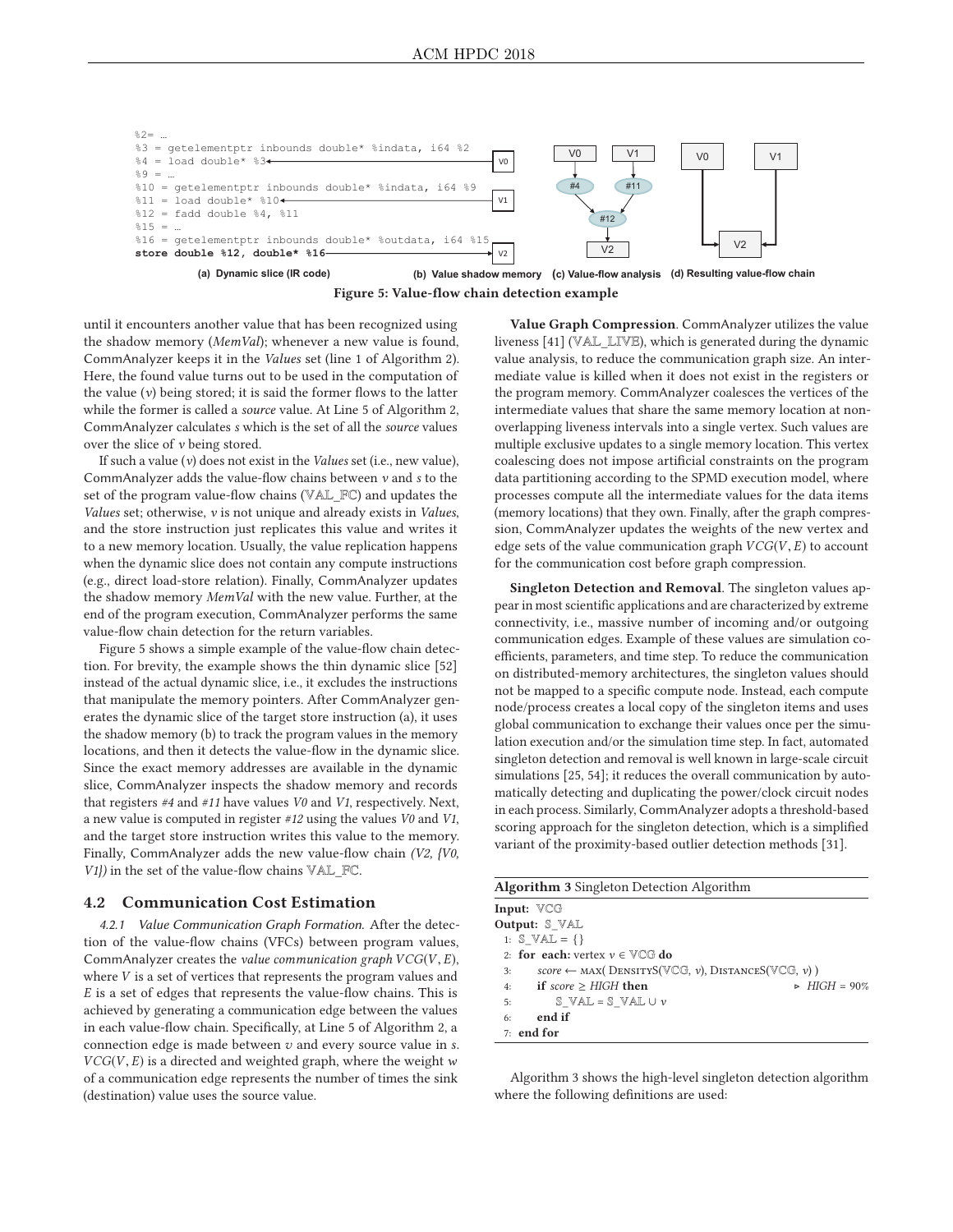*Definition 4.2 (Value Degree Centroid).* The centroid is the minimum of the mean and the median value degree over the VCG, where the value degree of  $\nu$  is defined as the number of value vertices adjacent to *v* in the VCG.

*Definition 4.3 (Value Degree Distance).* The degree distance of a value  $d(v)$  is the distance between its degree and the centroid of the value degree cluster.

For each value vertex in VCG, CommAnalyzer computes the singleton score, which is the maximum of the density-based score and the distance-based score. When the singleton score is high, the value vertex is identified as a singleton. The density score of a value *v* is the density of its row and column in the value adjacency matrix, while the distance score is computed by analyzing the value degree distribution of the VCG. If the degree of *v* is larger than the degree centroid, the distance score of *v* is computed as 1−(centroid/*d(v)*); otherwise, the distance score is zero. That is, the distance score estimates how positively far *v* is from the centroid.

Once CommAnalyzer identifies the singleton vertices, it removes them from the communication graph, and maps the remaining values to the compute nodes using graph partitioning. Finally, it creates a local copy of the singletons in each compute node, and accounts for the singleton global communication to project the total communication cost.

*4.2.2 Value Decomposition.* To predict the minimum communication across compute nodes, CommAnalyzer maps the values to the nodes using a customized graph partitioning algorithm. The value mapping problem has three different optimization objectives: 1) maximizing the load balance which is estimated as the weighted sum of the vertices in each compute node, 2) minimizing the communication across the compute nodes which is the weighted sum of the edge cuts, and 3) generating connected value components in each compute node. CommAnalyzer uses the multilevel partitioning heuristics [38] to solve the value mapping problem in polynomial time, and then generates VAL\_PMAP which maps each vertex in the value communication graph to a specific compute node. Finally, CommAnalyzer maps local copies of the singleton values to each compute node.

*4.2.3 Communication Cost Estimation.* Once the value communication graph (VCG) is decomposed, CommAnalyzer is ready to estimate the overall communication cost and intensity across nodes using the value-flow chains and the obtained value decomposition.

| <b>Algorithm 4 Communication Estimation Algorithm</b>                                                                                                                                                                                                                                                                            |  |  |
|----------------------------------------------------------------------------------------------------------------------------------------------------------------------------------------------------------------------------------------------------------------------------------------------------------------------------------|--|--|
| Input: VAL FC, VAL PMAP, S VAL                                                                                                                                                                                                                                                                                                   |  |  |
| Output: COMM COST                                                                                                                                                                                                                                                                                                                |  |  |
| 1: $commEdges \leftarrow \text{CommE}$ $\text{C}$ $\vee$ $\text{M}$ $\text{D}$ $\text{E}$ $\text{C}$ $\text{M}$ $\text{C}$ $\text{M}$ $\text{M}$ $\text{M}$ $\text{M}$ $\text{M}$ $\text{M}$ $\text{M}$ $\text{M}$ $\text{M}$ $\text{M}$ $\text{M}$ $\text{M}$ $\text{M}$ $\text{M}$ $\text{M}$ $\text{M}$ $\text{M}$ $\text{M}$ |  |  |
| 2: $commEdges \leftarrow \text{REDUNDANTCOMMPRUNING}(commEdges)$                                                                                                                                                                                                                                                                 |  |  |
| 3: COMM MAT ← COMMMATGENERATION(commEdges)                                                                                                                                                                                                                                                                                       |  |  |
| 4: COMM MAT $\leftarrow$ SINGLETONCOMM(COMM MAT, S VAL)                                                                                                                                                                                                                                                                          |  |  |
| 5: COMM COST ← TOTALCOST(COMM MAT)                                                                                                                                                                                                                                                                                               |  |  |
|                                                                                                                                                                                                                                                                                                                                  |  |  |

Algorithm 4 shows the high-level communication estimation algorithm. Once the program values are mapped to the different compute nodes, all the value-flow pairs with non-local values are identified as communication edges. Then, CommAnalyzer removes the redundant communication, by pruning the communication edges that carry the same value between the compute nodes, as the destination (sink) node needs to read this value once and later reuse the stored non-local values (see Figure 4(c)). The final set of communication edges (after pruning) are used to update the corresponding entries in the communication matrix COMM\_MAT. An entry  $(i, j)$  in the communication matrix represents the amount of the data transferred from a compute node  $i$  to  $j$  during the program execution. Next, CommAnalyzer accounts for the singleton communication patterns to generate the final communication matrix. While there are several options to synchronize the singleton values, such as broadcast, reduce, allgather, and allreduce, the minimum communication cost to synchronize a singleton value is  $O(p - 1)$ , where  $p$  is the number of compute nodes. In particular, source (input), sink (output), and reduction (input/output) singleton values require at least  $p - 1$ ,  $p - 1$ , and  $2(p − 1)$  communication words, respectively. CommAnalyzer uses this lower bound to account for the singleton communication cost.

Finally, CommAnalyzer estimates the communication cost as the overall cost of the communication matrix and computes the communication intensity of the program. The communication intensity of an application is  $I_c = C/W$ , where C is the communication cost in bytes and W is the work in FLOPs. CommAnalyzer computes W by counting the number of floating-point IR instructions during the program instrumentation.

#### **4.3 Implementation and Complexity**

We implemented the proposed approach for communication cost estimation on HPC clusters (explained above) using the LLVM compiler infrastructure [40]. CommAnalyzer uses the LLVM front-ends to parse the sequential code and to transform it to the LLVM Intermediate Representation (IR). The main dynamic analysis algorithm is implemented using the dynamic compiler LLI and works on the static single assignment (SSA) form of the LLVM IR. CommAnalyzer instruments the sequential IR and runs it with the provided input data set on top of LLI, to estimate its communication cost.

The time complexity of the instrumentation (Section 4.1) is linear, as generating the dynamic program slice using the Reduced Dynamic Dependence (RDD) graph method requires a fixed number of operations for each dynamic instruction. The memory complexity of the instrumentation depends on the inherent communication of the sequential code. For embarrassingly-parallel code, the memory complexity is linear (shadow memory), and if the code is fully connected (each value depends on all other values), the memory complexity is quadratic in the worst case (shadow memory and adjacent values). However, in practice, each value depends on a limited number of neighboring values, i.e., the adjacency matrix representation of VCG (Value Communication Graph) is sparse even for structured and dense code (see Section 6). Note that the number of vertices of VCG is bounded by the number of memory words as the intermediate values in a single memory location are stored as one vertex in VCG.

The offline analysis (Section 4.2) has a time complexity of  $O((|V| +$  $|E|$ ) log  $p$ ) and a memory complexity of  $O(|V| + |E|)$ , where V and  $E$  are the sets of vertices and edges of VCG, and  $p$  is the number of distributed-memory compute nodes.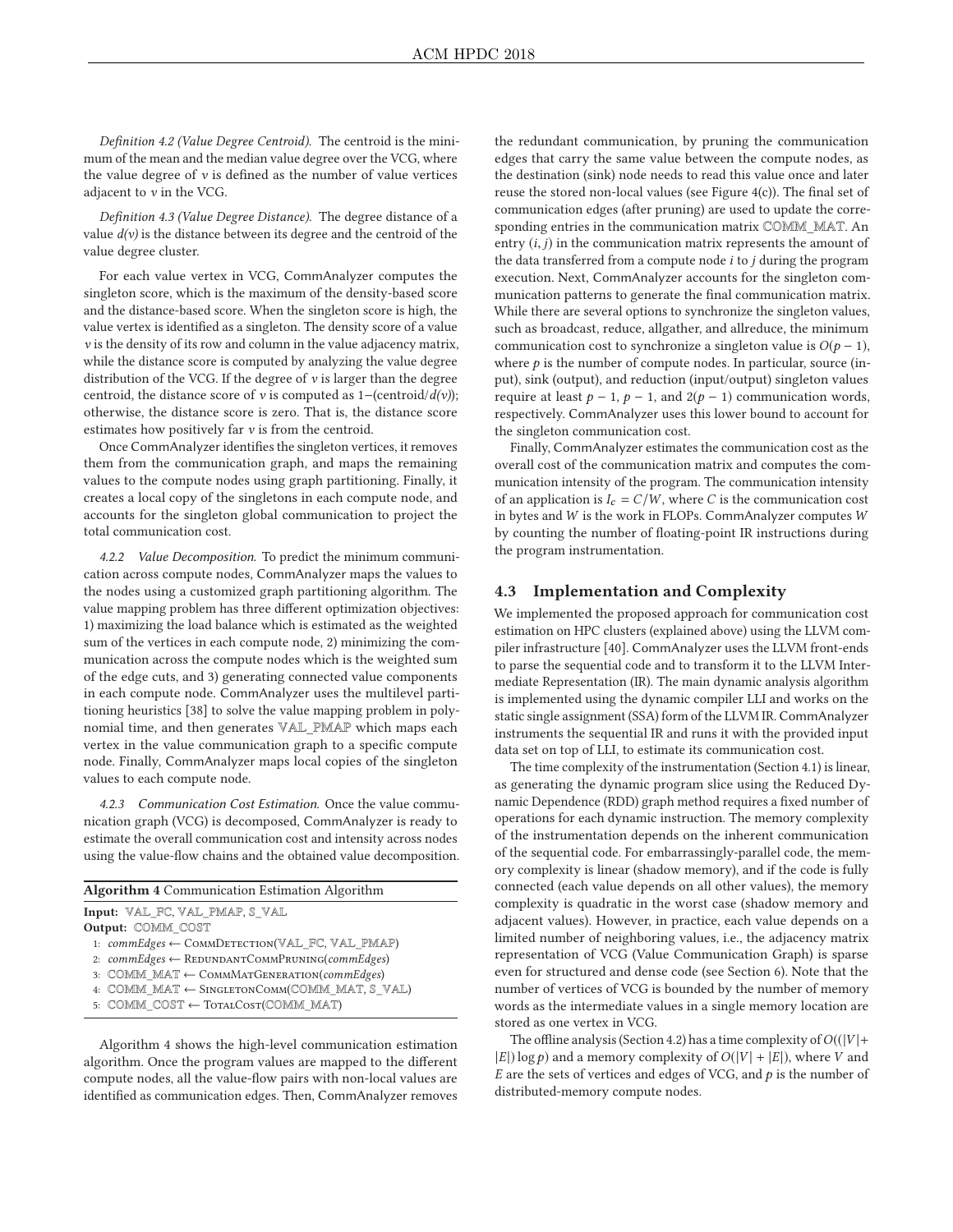|  |  |  |  |  | Table 1: Target HPC benchmarks and applications |
|--|--|--|--|--|-------------------------------------------------|
|--|--|--|--|--|-------------------------------------------------|

| Application              | Description                                                                                      | Input data                                                           |
|--------------------------|--------------------------------------------------------------------------------------------------|----------------------------------------------------------------------|
|                          |                                                                                                  |                                                                      |
| MatMul                   | Traditional matrix multiplication                                                                | Three matrices of size 4K×4K                                         |
| <b>SPMV</b>              | Sparse matrix vector multiplication with Compressed Sparse Row (CSR) format                      | Dense square matrix of order 32K                                     |
| MiniGhost <sup>[7]</sup> | Representative application of hydrodynamics simulation of solid materials in a Cartesian 3D grid | 3D Grid of size 1K×1K×1K                                             |
| Heat2D [44]              | Canonical heat diffusion simulation in a homogeneous 2D space                                    | 2D Grid of size 32K×32K                                              |
| LULESH <sup>[37]</sup>   | The DARPA UHPC hydrodynamics challenge problem for Lagrangian shock simulation on an             | Strong Scaling Problem: Mesh of size 240 <sup>3</sup> , Weak Scaling |
|                          | unstructured hexa-hedral mesh                                                                    | Problem: Mesh of size 120 <sup>3</sup>                               |
| K-means [39]             | Unsupervised machine-learning application for data clustering                                    | 10M data objects in 34D features space clustered into 5 groups       |

#### **5 EFFICIENCY ROOFLINE MODEL**

To show the importance of estimating the communication cost and intensity  $(I_c)$  of a given sequential application, this section proposes a high-level model to project the efficiency upper-bound on distributed-memory architectures. Our analysis is inspired by the Roofline model [55] which shows that the performance on shared-memory systems is bounded by the computation intensity of the application, the memory bandwidth, and the floating-point throughput, and ignores several overheads such as the memory access latency, parallel/scheduling overhead, and resource contention. Such simple bound and bottleneck analysis is useful for projecting the performance in the early stages of the development process and for optimizing the actual parallel implementation to minimize the gap between the upper-bound and the achieved performance. Section 6 shows the effectiveness of the proposed models for projecting the performance upper-bound of real-world HPC workloads.

In the analysis, we use the following notations:

- $n, p$ : the problem size and the number of compute nodes.
- $T_1(n)$ : the single-node execution time.
- $T<sub>o</sub>(n, p)$ : the parallel overhead function.
- $E(n, p)$ : the parallel efficiency, i.e. speedup/p.

According to the classical isoefficiency analysis [21, 23], the asymptotic efficiency of a given application on distributed-memory architectures is determined by the growth of the total work performed and the amount of data exchanged as a function of the problem size and the number of nodes. In particular, the parallel efficiency function is given by  $2$ :

$$
E(n, p) = 1/(1 + \frac{T_o(n, p)}{T_1(n)})
$$
\n(1)

To project the efficiency upper-bound  $E_u(n, p)$ , we estimate the lower-bound on the overhead function as follows:

$$
T_{o,I}(n,p) = \frac{C \times (1 - O_c)}{B_c} \tag{2}
$$

where C is the communication in bytes,  $B_c$  is the network bisection bandwidth, and  $O<sub>C</sub>$  is the maximum communication overlap.

The single-node execution time can be formulated as:

$$
T_1(n) = W/R \tag{3}
$$

Where  $W$  is the work in FLOPs, and  $R$  is the single-node throughput.

By substituting equations 2 and 3 for  $T_0(n, p)$  and  $T_1(n)$  in equation 1, and using the communication intensity definition (i.e.,  $I_c$  =  $C/W$ ), the efficiency upper-bound is computed as:

$$
E_u(n, p) = 1/(1 + \frac{R \times I_c \times (1 - O_c)}{B_c})
$$
\n(4)

As such, this equation binds the efficiency upper-bound, the single-node throughput, the communication intensity, and the network bandwidth. The communication intensity  $I_c$  is obtained by CommAnalyzer, while the single-node throughput can be estimated by analytical modeling [15, 51], simulation [9, 12], or simply running the single-node implementation on one node of the target cluster. To figure out the effective bisection bandwidth  $(B<sub>c</sub>)$  and the maximum communication overlap  $(O_c)$ , we use Netgauge [32, 33] and Sandia MPI Micro-Benchmark Suite (SMB) [19] respectively. Netgauge measures the bisection bandwidth across a randomlygenerated ring process topology to stress the different paths across the network. SMB measures the ability of the MPI library, run-time system, and network hardware to support independent progress of the non-blocking send-recv operations for different communication volumes (8-1M Bytes). This metric is platform-specific and represents the maximum overlap that can be achieved by the application using non-blocking communication.

Finally, the lower-bound on the parallel execution time is:

$$
T_{p,l}(n,p) = \frac{T_1(n)}{p \times E_u(n,p)}\tag{5}
$$

## **6 CASE STUDIES**

We illustrate the capabilities of CommAnalyzer using two benchmarks and four real-world HPC applications. Table 1 presents the workloads considered in the case studies and the input data sets. We use strong scaling, where the total work is fixed on the different number of nodes, as it is the most challenging problem for the parallel efficiency prediction; in particular, at higher node counts, the average parallelism decreases, and the parallel/scheduling overhead and resource contention become the dominant efficiency bottlenecks. In addition, we explore the weak scaling problem for unstructured hydrodynamics code, which is the standard configuration for LULESH on HPC clusters [37]. The estimated communication and performance is evaluated in comparison with the actual MPI+OpenMP implementations. The MPI implementations utilize non-blocking communication to hide the communication latency, and use *MPI\_THREAD\_FUNNELED*, where the main thread calls the MPI communication APIs. The applications use double-precision floating point data types; however, the analysis works with any data type supported by LLVM.

#### **6.1 Experimental Setup**

As depicted in Figure 1, to estimate the communication at a largescale input size n, the experiments leverage CommAnalyzer to analyze the sequential code of the target workloads with different problem sizes, where the largest problem size is at most  $n/64$ . Using CommAnalyzer's communication cost, scalability analysis tools can project the strong and weak scaling of the communication.

 $^{\rm 2}$  The readers can refer to [21] for understanding how equation 1 is derived from the ratio of the speedup to the number of nodes.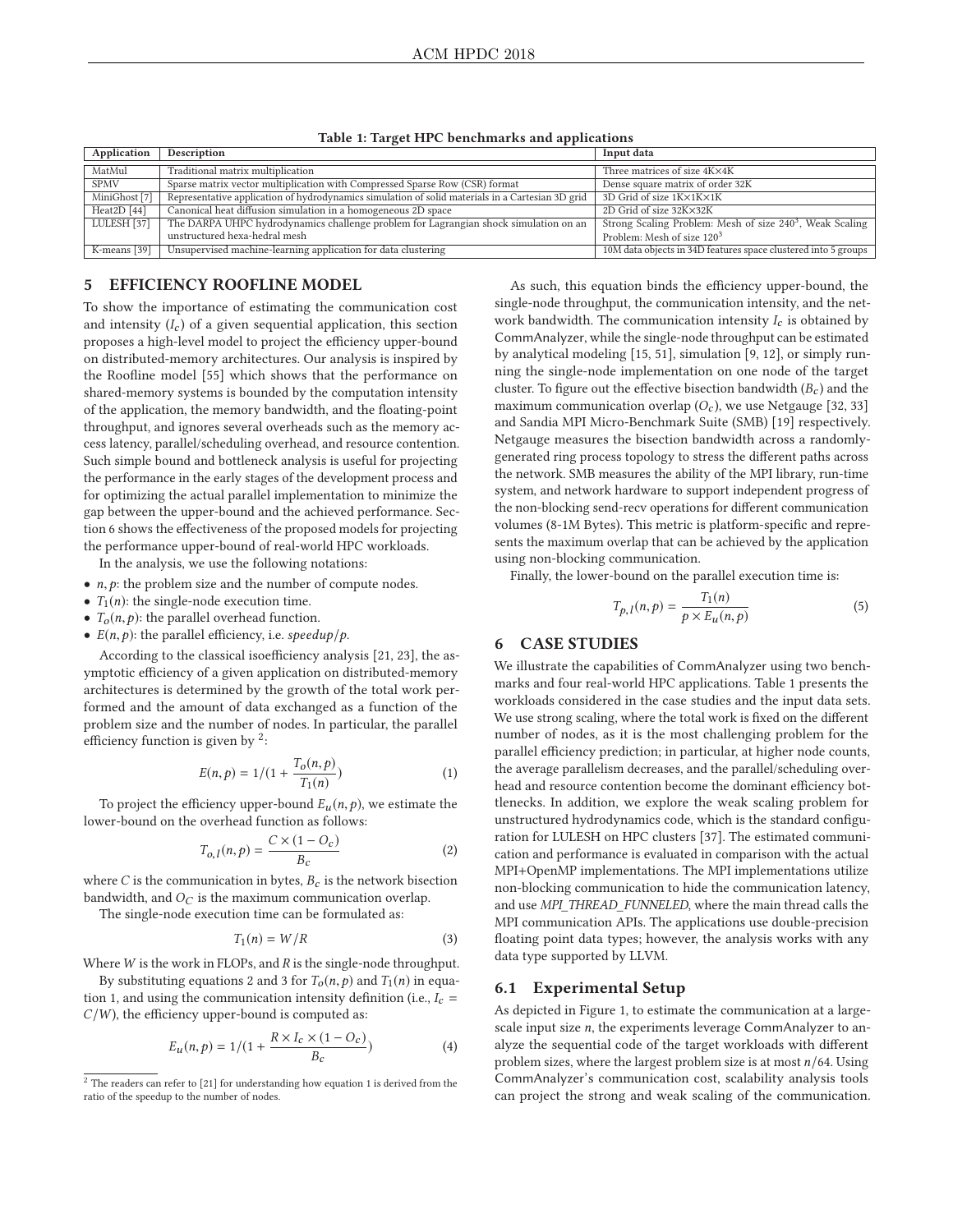

**Figure 6: Communication cost and performance of MatMul and SPMV benchmarks**

Specifically, the experiments use Extra-P [11], a scalability analysis tool from Scalasca toolset [20], with the typical settings. Additional experiments with small-scale input data sets are available at [27].

Using the estimated communication cost, we project the efficiency and performance Roofline (Section 5) on the target HPC cluster. The performance is presented as the grind time, i.e., the execution time/iteration/data element, and it has the same estimation accuracy as the efficiency (see equation 5). The reported communication and performance is for the core application kernels and ignores the initialization, setup, and profiling code. The applications run for 100 iterations, and the experiments are repeated 5 times. The error bars show the 95% Confidence Interval.

*6.1.1 Test Platform.* The test platform is a Linux cluster consists of 196 nodes, and each node contains Intel Xeon processor E5- 2683v4 (Broadwell) running at 2.10 GHz. The nodes are connected with an Intel OPA interconnect. The platform uses a batch queuing system that limits the number of nodes per user to 64 nodes. The test system runs CentOS Linux 7 distribution, and the applications are built using gcc 5.2 and OpenMPI 2.0. In the experiments, we launch one MPI process per node and limit the number of cores per process to 16, as using more cores increases the chance of high variance and reduced performance [5, 45].

To evaluate the efficiency Roofline model on the target cluster, we estimate the hardware parameters using the benchmarking approach detailed in Section 5. In particular, we use Netgauge-2.4.6 [32, 33] and SMB-1.0 [19]. Figure 7 shows the effective bisection bandwidth per node on the cluster. The average value of the communication overlap factor  $O_c$  on the test platform is 0.57, i.e., with enough computations to hide the data transfer, the application developer can overlap around 60% of the communication time on average. The application throughput per node  $R(n)$  is estimated by running the single-node implementation on one node of the cluster.



**Figure 7: Effective bisection bandwidth per node**

*6.1.2 Analysis Overhead.* As explained in Section 4.3, the time and memory overheads of CommAnalyzer are bounded by the VCG (Value Communication Graph) size, which depends on the inherent flow of information (communication) in the sequential code and can be quadratic in the worst case (if the code is fully connected). Table 2 shows the growth of the VCG size as a function of the problem size for the test applications and the size of the largest VCGs used in

**Table 2: Value communication graph (VCG) size**

| Application   | Problem size n     | VCG size (n)             | Largest VCG size |
|---------------|--------------------|--------------------------|------------------|
| MatMul        | Matrix size        | $O(4 n^{1.5})$           | 8.01 GBs         |
| <b>SPMV</b>   | Sparse matrix size | $\overline{O(2 n)}$      | $0.5$ GBs        |
| MiniGhost     | Grid size          | O(16 n)                  | $4.1$ GBs        |
| Heat2D        | Grid size          | O(12 n)                  | 3 GBs            |
| <b>LULESH</b> | Mesh size          | $\overline{O(1568.2 n)}$ | 5.05 GBs         |
| K-means       | Data objects size  | O(2 n)                   | $0.16$ GBs       |

the experiments<sup>3</sup>. The results show that the VCG size grows much slower than the worst case even for dense linear algebra (MatMul). In most applications, the VCG size grows linearly with the problem size (i.e., each program value is connected to a limited number of neighboring values), while the VCG size of MatMul is  $\approx O(n^{1.5})$ .

#### **6.2 Benchmarks**

First, we evaluate the accuracy of CommAnalyzer using two canonical regular and irregular workloads: MatMul and SPMV. MatMul is a traditional matrix multiplication. The MPI implementation of MatMul uses block-cyclic domain decomposition to distribute the matrices over the processes using 2D (square) process topology. SPMV is a sparse matrix vector multiplication using compressed sparse row (CSR) format. SPMV is an irregular application with indirect memory accesses through index arrays. To minimize the communication, the MPI implementation of SPMV uses 1D decomposition to distribute row blocks of the sparse matrix and chunks of the RHS (input) and LHS (output) vectors. Each process computes a part of the LHS vector using its row block and the required elements of the RHS vector, which could exist in other processes. Therefore, the communication cost depends on the density of the input matrix. When the matrix is dense or semi-dense, each process requires  $(p - 1)$  remote chunks of the RHS vector. Finally, the processes exchange the LHS vector using collective communication.

Figure 6 shows the estimated communication and performance in comparison with the actual MPI+OpenMP implementations for MatMul and SPMV. For the two benchmarks, the actual communication intensity is bounded by 98% of the estimated value. In SPMV, CommAnalyzer detected  $n$  output singleton values, where  $n$  is the vector size, corresponding to LHS. In addition, due to the density of the input matrix, CommAnalyzer identified n input singleton values which constitutes RHS. The actual MPI+OpenMP implementations achieves 99% and 96% of the efficiency upper-bound on average for MatMul and SPMV, respectively, and the maximum efficiency gap is 12%. At 64 nodes, SPMV attains 88% of the projected efficiency, as the execution time per iteration drops to few milliseconds and fixed overheads, such as the parallelization/scheduling overhead and communication setup, become the dominant efficiency bottlenecks.

<sup>3</sup>Detailed examples are available at https://github.com/vtsynergy/CommAnalyzer.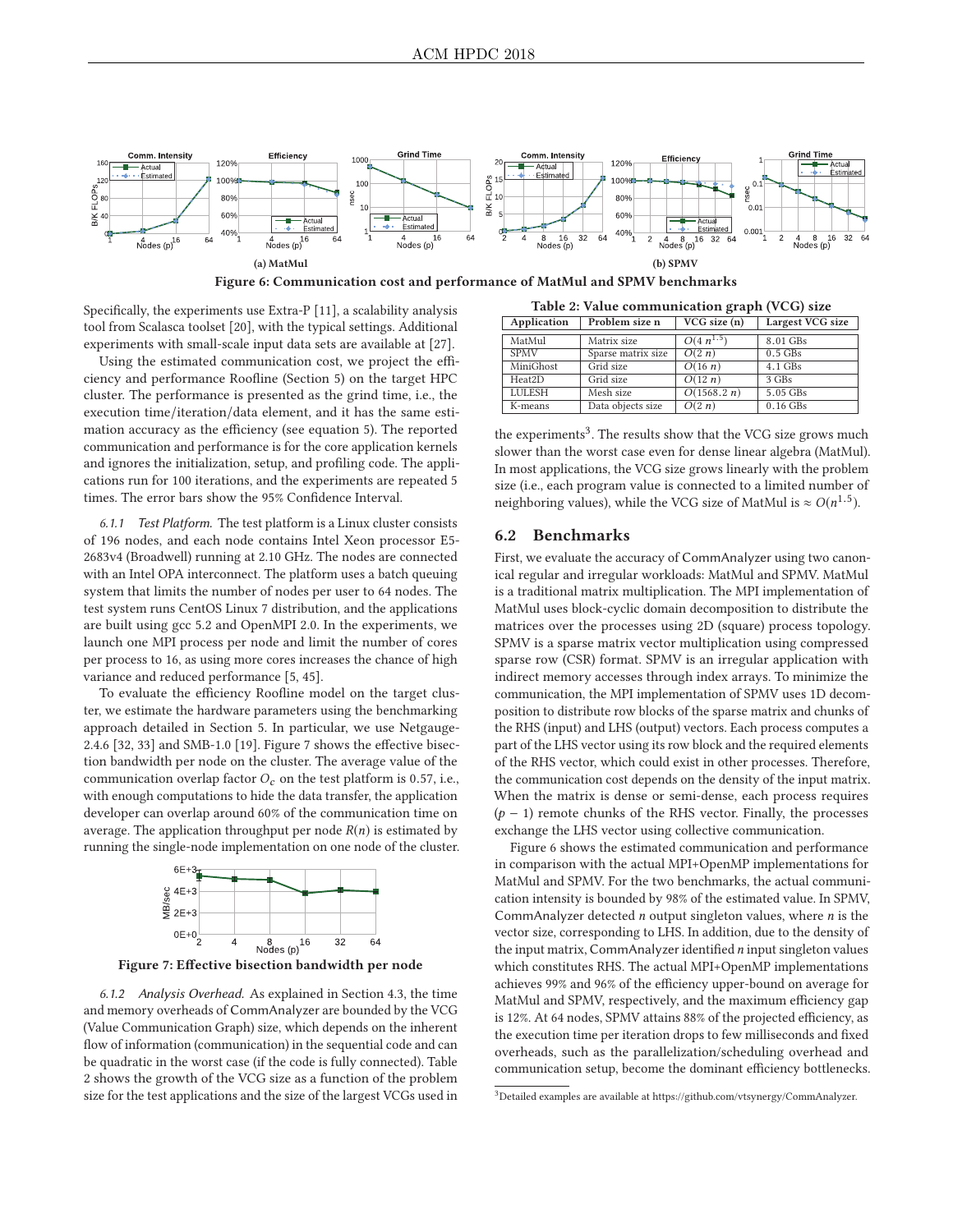

#### **6.3 MiniGhost and Heat2D**

MiniGhost [6, 7] and Heat2D [44] are two regular HPC applications that use the structured grids design pattern, where a physical space is mapped to a Cartesian grid of points. Typically, the value of the grid points represents a material state such as the temperature, energy, and momentum. MiniGhost is a representative application for 3D hydrodynamics simulation that models the flow and dynamic deformation of solid materials. Heat2D is a canonical heat transfer simulation that solves the Poisson partial differential equations (PDEs) of heat diffusion in a homogeneous 2D space. The two applications use the iterative finite-difference method with explicit time-stepping scheme to solve the simulation equations. In particular, MiniGhost and Heat2D use 3D 7-point and 2D 5-point finite-difference stencils, respectively.

Typically, the distributed-memory implementation of structured grids applications uses domain decomposition to partition the global grid into multiple sub-grids, and to map each sub-grid to a specific process. To compute the values of the sub-grids in each time step, the processes exchange boundary elements (2D faces and/or 1D lines) with neighbors, which is known as halo exchange. Therefore, the communication volume depends on the surface area of the sub-grid boundaries and the total number of sub-grids (processes).

Figures 8 shows the communication intensity and performance of MiniGhost and Heat2D. The two applications use 1D domain decomposition/process topology by default to reduce the message packing/unpacking overhead, and to reduce the programming/debugging effort. However, the results show that the projected efficiency Roofline is only attainable using 3D and 2D domain decomposition/process topologies for MiniGhost and Heat2D, respectively. In particular, when 1D domain decomposition is used, the efficiency gap can be as large as 20% with one order-of-magnitude higher communication intensity. When the MPI applications use multi-dimensional domain decomposition, the actual communication intensity reaches 97% of the estimated value on average. In some cases, the optimized MPI applications slightly exceed the projected parallel efficiency, due to the improved cache performance in comparison with the single-node implementations.

## **6.4 LULESH**

LULESH [37] is a Lagrangian shock hydrodynamics simulation that represents more than 30% of the DoD and DoE workloads [42], and one of the five DARPA UHPC challenge problems. LULESH solves the Sedov blast wave problem [48] in 3D space using an unstructured, hexa-hedral mesh. Each point in the mesh is a hexahedron with a center element that represents the thermodynamic variables (e.g., pressure and energy) and corner nodes that track the kinematic variables (e.g., velocity and position). In the Lagrangian hydrodynamics simulation, the mesh follows the motion of the elements in the space and time. LULESH uses an explicit time stepping scheme (Lagrange leapfrog algorithm); in each time step, it advances the nodal variables, then updates the element variables using the new values of the nodal variables. To maintain the numerical stability, the next time step is computed using the physical constrains on the time step increment of all the mesh elements.

LULESH is a relatively large code with more than 40 computational kernels. It uses indirect memory access pattern via node and element lists and multiple-levels of workspace data structures. The MPI implementation of LULESH uses 3D cube process topology/domain decomposition to distribute the mesh over the available processes, where each process can communicate with up to twenty-six neighbors. In each time step, there are three main communication operations. First, the processes exchange the node-centered boundaries for the positions, acceleration, and force values. Second, they communicate the element-centered boundaries for the velocity gradients. Third, a global collective communication is used to compute the next time step based on the physical constraints of all the mesh elements. In particular, the MPI implementation of LULESH has three different communication patterns: 3D nearest neighbor, 3D sweep, and collective broadcast and reduction [47].

Typically, LULESH uses weak-scaling on HPC clusters [37] because the single-node throughput significantly drops as the problem size decreases due to the parallelization overhead, e.g., additional data motion to handle race conditions. In addition, the message setup time is relatively large due to the packing/unpacking of 12 data fields with different memory-access strides. However, in the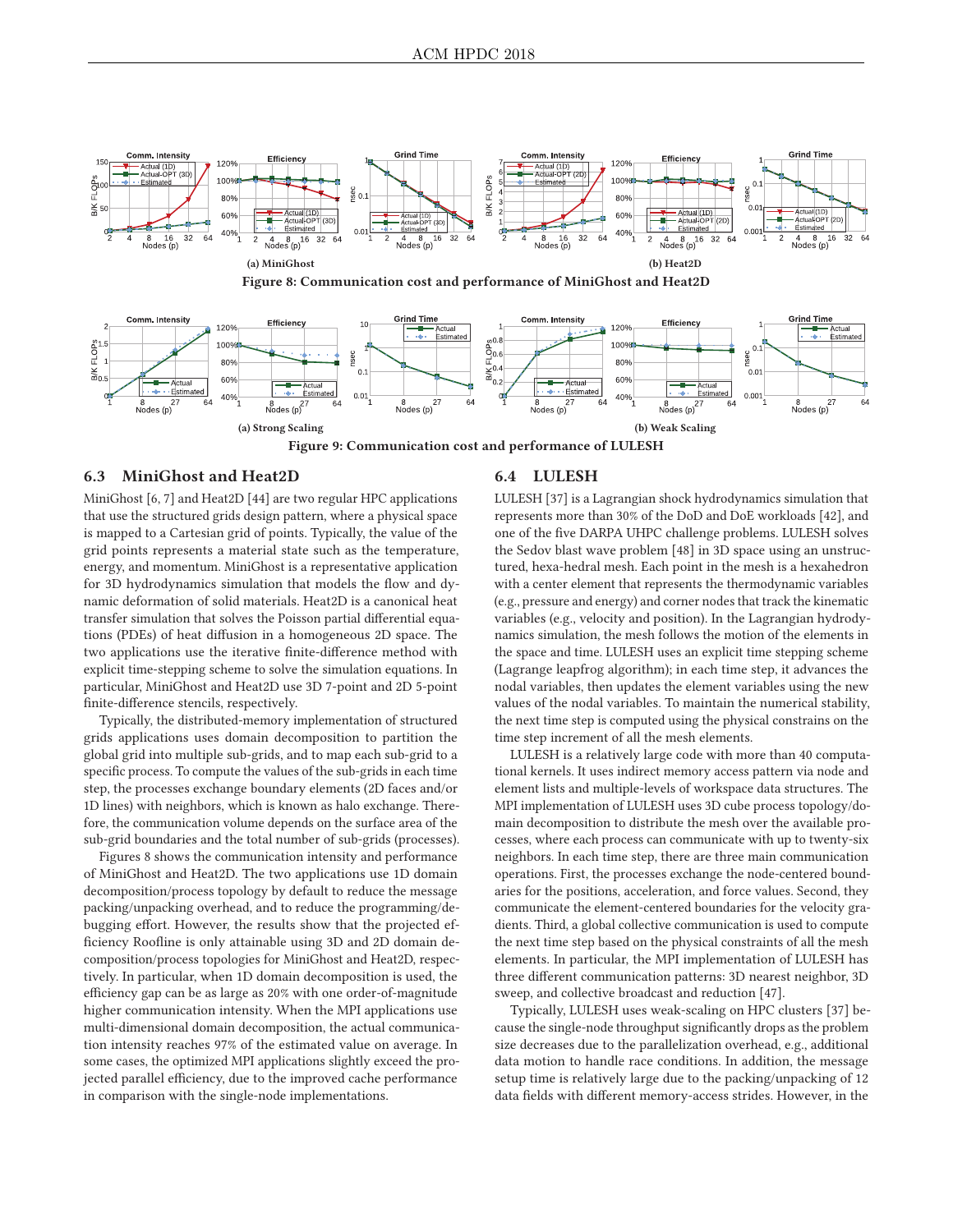experiment, we use both strong and weak scaling to show the efficiency gap in the presence of these overheads. Figures 9 describes the estimated and actual communication intensity and performance for LULESH. The communication intensity of the distributed memory implementation is within 95% of CommAnalyzer's prediction on average. In the weak-scaling problem, the actual implementation achieves 95% of the projected efficiency on average, and the maximum efficiency gap is 6%. The strong-scaling problem has lower efficiency (as discussed above), achieving 92% of the efficiency Roofline on average with a maximum gap of 11%.

#### **6.5 K-means**

K-means [39], one of the top 10 algorithms in data mining [57], is an unsupervised machine-learning application for data clustering that has been used in many fields, e.g., pattern recognition, bioinformatics, and statistics (outlier detection). For a given set of data objects in multi-dimensional features space, K-means iteratively finds k groups (clusters) of data objects based on feature similarities and generates a cluster membership label for every data object. A data object is considered to be in a cluster  $c$ , if it is closer to the centroid (mean) of  $c$  than that of any other clusters. In each iteration, K-mean computes the centroids (mean values) of the clusters based on their current data objects, and then generates a new membership label for each data object using similarity distance calculation.

The MPI implementation of K-means distributes the data objects evenly among the processes and uses global communication (reduction) to update the centroids of the clusters in every iteration. In particular, the computation cost of K-means is  $O(n m k i)$ , while its communication cost is  $O(m k i)$ , where n is the number of data objects, m is the feature vector size, k is the number of data clusters, and i is the number of iterations. Since  $n$  is generally much larger than  $m$  and  $k$ , the execution time of K-means is bounded by the computation time and achieves linear scaling on distributed-memory architectures.



**Figure 10: Communication and performance of K-means**

Figure 10 shows the estimated communication and performance of K-means in comparison with the actual distributed-memory implementation. CommAnalyzer accurately detected the input/output singleton program values corresponding to the global (collective) communication required to update the centroids of the clusters. Overall, the actual communication intensity is bounded by 97% of the predicted value on average. Further, the distributed-memory implementation of K-means attains 99% of the projected efficiency Roofline on average, and the maximum efficiency gap is 3%.

#### **7 DISCUSSION AND EXTENSIONS**

CommAnalyzer estimates the communication of the distributedmemory parallel code that performs the same work (operations) as the given sequential code. Applying code optimizations that do not change how the output values are computed from the input

values, such as loop tiling and data-layout transformations, does not affect the estimated communication cost. While the original sequential algorithm may not be the best one for parallel execution, the end user can still use CommAnalyzer to estimate the parallel communication cost of the algorithmic alternatives. Furthermore, CommAnalyzer assumes that the distributed-memory code adopts the SPMD execution model which is the dominant approach on HPC clusters [6, 18]. Other parallel execution models with data migration [10], i.e., the data moves according to the computations distribution, require a different communication estimation. One possible extension is to use a computation-centric analysis and to estimate the communication as the value-flow edges across compute instructions in different nodes.

Since CommAnalyzer instruments the sequential code to estimate its parallel communication, the problem size is limited by the available memory on a single node of the target cluster. Thanks to scalability analysis tools [11], the user can perform small-scale analysis experiments, which can be dealt with by CommAnalyzer, and project the strong and weak scaling of the communication. Even though we did not encounter any case where the scaling function could not be modeled by the existing scalability analysis tools, more sophisticated modeling techniques, such as machine learning, might be needed.

While CommAnalyzer adopts the sequential multilevel graph partitioning heuristic [38], other parallel and/or approximate graph partitioning heuristics can be used to reduce the analysis overhead. However, this might affect the quality of the VCG decomposition and the resulting accuracy of the communication estimation.

## **8 RELATED WORK**

#### **8.1 Communication Cost Estimation**

Several approaches have been proposed for communication cost estimation from sequential code to enable the code generation for distributed-memory platforms [24, 30, 56]. The FORTRAN-D compiler [30] uses static data dependence analysis to detect the communication between the different sections of the data array, which is partitioned according to a user-specified decomposition technique. However, this approach suffers from communication overestimation, and it is limited to regular applications. Similarly Gupta et al. [24] adopt a compile-time, data-dependence analysis for estimating the communication of sequential code, which is only applicable for regular problems with array-based data structures. The SUIF compiler [56] solves the communication overestimation problem using the exact static data-flow analysis, but it is only applicable to affine loop nests with regular memory access pattern. In contrast, CommAnalyzer predicts the communication between the program values regardless of the underlying data structures and without any user-specified decomposition techniques using a combination of novel dynamic analysis techniques and graph algorithms. Thus, CommAnalyzer is applicable to a wide range of regular and irregular applications.

While the above approaches estimate the communication cost using the SPMD execution model (owner-computes), Bondhugula [10] presents a polyhedral framework to estimate the communication when there is no fixed data ownership, i.e. the data moves between compute nodes according to the distribution of the computations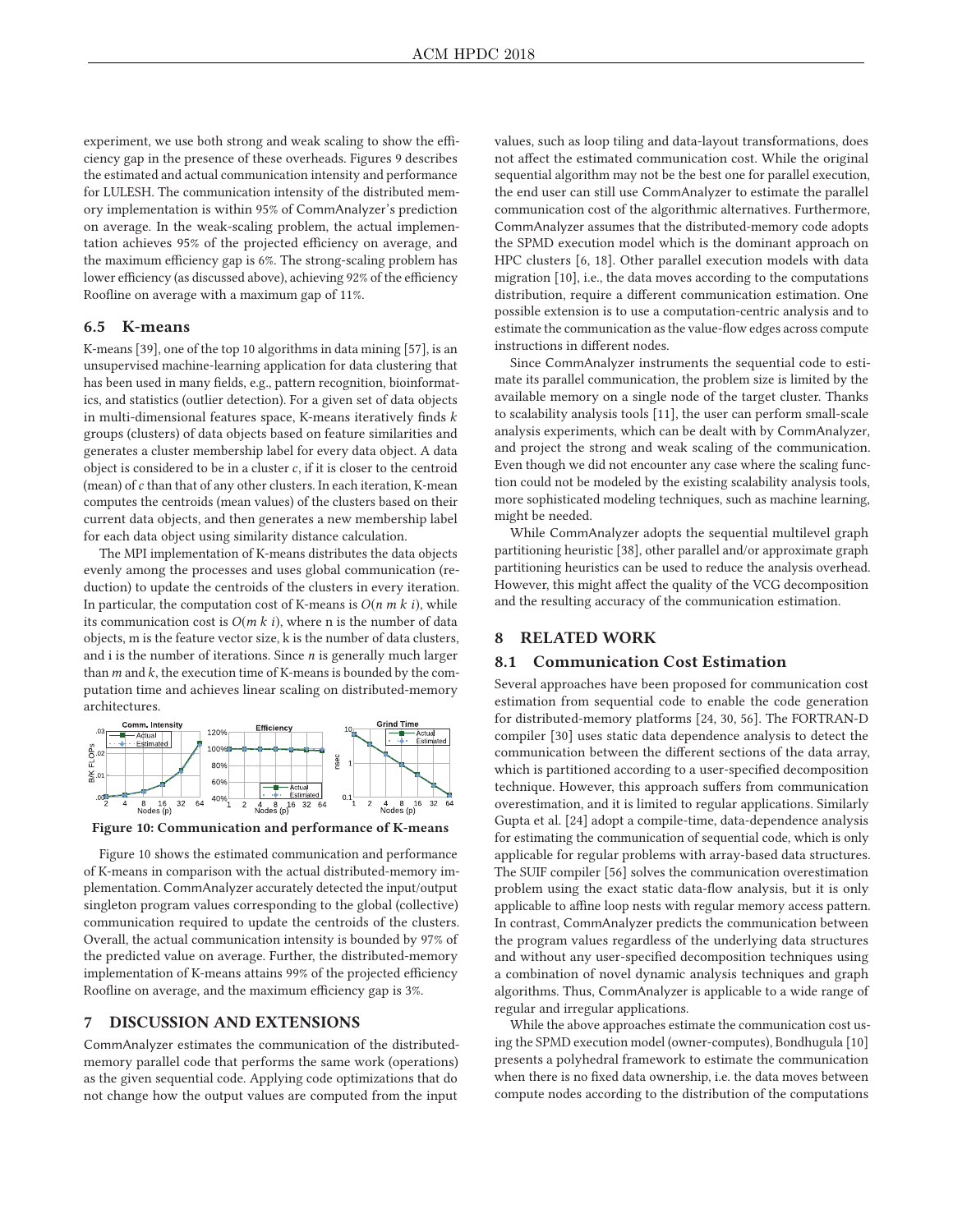and the data dependencies. However, this approach is limited to regular applications with affine loop nests as well. Although the SPMD execution model is by far the dominant approach on HPC clusters, it would be interesting to extend our novel techniques to other parallel execution models.

## **8.2 Performance Prediction on HPC Clusters**

**Analytical Modeling**. Analytical performance modeling provides useful insights into the application performance by modeling the interactions between the HPC platform and the application; however, it requires tedious manual analysis of the target applications and architectures. The LogP model family [3, 16] contains several *high-level* analytical models that predict the communication time and performance of MPI applications using a few parameters which abstract the application and hardware characteristics. ASPEN [51] is a modeling language for describing formal application/machine models to explore the algorithm and architecture design options. PALM [53] simplifies the performance modeling process by providing a modeling language to support the generation of analytical models from the annotated MPI code. Snavely et al. [50] provide a performance prediction framework that automatically generates and evaluates analytical models for the application performance. These models are generated using the communication and memory traces of the MPI application and the abstract machine profiles.

**Simulation**. Distributed-memory simulators, such as LogGOP-Sim [34] and DIMEMAS [46], incorporate detailed network and architecture models to estimate the communication time and performance. However, they require the MPI parallel implementation to profile the communication operations and generate the application traces. MUSA [22] adopts a multi-level simulation approach with different levels of hardware details, simulation cost, and simulation accuracy. In addition, it identifies and simulates the representative application phases to reduce the overall simulation time.

**Scalability Analysis**. The scalability analysis tools [5, 11, 14, 59] project the performance of a given MPI implementation at massive scale based on small-scale experiments. Typically, these tools extract the communication, computation, and/or memory traces of the MPI application using dynamic instrumentation and profiling. Therefore, they require the distributed parallel implementations and at least a single node of the target cluster to predict the performance on multiple nodes. TAU [49] and HPC toolkit [1] are integrated frameworks for portable performance analysis, profiling, and visualization. Similar to scalability analysis tools, their main goal is to simplify the performance analysis and diagnosis of the existing MPI code, rather than estimating the potential performance at large scale before investing effort and time in developing the distributed-memory implementation of the original applications.

#### **9 CONCLUSION**

This work presents CommAnalyzer, a novel approach to predict the communication cost and scalability of the sequential code when executed on multiple compute nodes using the SPMD execution model. We implemented CommAnalyzer in the LLVM compiler framework and used novel dynamic program analyses and graph partitioning algorithms to estimate the minimum communication and maximum efficiency/performance on HPC clusters. The case studies, with two benchmarks and four real-world applications, demonstrate that CommAnalyzer predicts the communication intensity of sequential applications with more than 95% prediction accuracy on average. Moreover, the optimized MPI+X implementations achieve more than 92% of the projected efficiency upperbound, while the maximum efficiency gap is 12%. The experiments represent the efficacy of CommAnalyzer for regular, irregular, and unstructured problems that have different communication patterns such as 2D/3D nearest neighbor, 3D sweep/wavefront, 2D broadcast, and collective broadcast/reduction communication.

There remain many opportunities to expand on the proposed tool. Integrating CommAnalyzer with existing scalability analysis tools enables the estimation of the optimal number of the required compute nodes for each application to achieve high HPC system utilization. Furthermore, CommAnalyzer is a perfect candidate to drive a communication-aware workload distribution scheme to efficiently utilize the available compute resources across multiple HPC nodes [26, 28], laying the foundation for addressing the communication challenges of Exascale computing.

## **ACKNOWLEDGMENTS**

The authors would like to thank Dr. Matei Ripeanu and the anonymous reviewers for their constructive comments and feedback. We also thank Alexandru Calotoiu of Laboratory for Parallel Programming at TU Darmstadt for his help with the Extra-P tool, and Mark Gardner, Vignesh Adhinarayanan, and Paul Sathre of the Synergy Lab at Virginia Tech for valuable discussions. This work was supported in part by NSF CAREER Award (1750503) and the Synergistic Environments for Experimental Computing (SEEC) Center via the Institute for Critical Technology and Applied Science (ICTAS), an institute dedicated to transformative, interdisciplinary research for a sustainable future. We acknowledge Advanced Research Computing (ARC) at Virginia Tech for the computational resources.

#### **REFERENCES**

- [1] Laksono Adhianto, Sinchan Banerjee, Mike Fagan, Mark Krentel, Gabriel Marin, John Mellor-Crummey, and Nathan R Tallent. 2010. HPCToolkit: Tools for performance analysis of optimized parallel programs. *Concurrency and Computation: Practice and Experience* 22, 6 (2010), 685–701.
- Hiralal Agrawal and Joseph R. Horgan. 1990. Dynamic Program Slicing. In *Proceedings of the ACM SIGPLAN Conference on Programming Language Design and Implementation (PLDI '90)*. 246–256.
- [3] Albert Alexandrov, Mihai F. Ionescu, Klaus E. Schauser, and Chris Scheiman. 1995. LogGP: Incorporating Long Messages into the LogP Model. In *Proceedings of the ACM Symposium on Parallel Algorithms and Architectures (SPAA '95)*. 95–105.
- [4] Amir Bahmani and Frank Mueller. 2014. Scalable performance analysis of exascale mpi programs through signature-based clustering algorithms. In *Proceedings of the ACM international conference on Supercomputing (ICS '14)*. 155–164.
- [5] Bradley J Barnes, Barry Rountree, David K Lowenthal, Jaxk Reeves, Bronis De Supinski, and Martin Schulz. 2008. A regression-based approach to scalability prediction. In *Proceedings of the 22nd annual international conference on Supercomputing*. 368–377.
- [6] Richard F Barrett, Simon D Hammond, Courtenay T Vaughan, Douglas W Doerfler, Michael A Heroux, et al. 2012. Navigating an Evolutionary Fast Path to Exascale. In *Proceedings of the 2012 SC Companion: High Performance Computing, Networking Storage and Analysis (SCC '12)*. 355–365.
- [7] Richard F Barrett, Courtenay T Vaughan, and Michael A Heroux. 2011. *MiniGhost: a miniapp for exploring boundary exchange strategies using stencil computations in scientific parallel computing*. Technical Report.
- [8] Keren Bergman, Shekhar Borkar, Dan Campbell, William Carlson, William Dally, Monty Denneau, Paul Franzon, et al. 2008. *Exascale computing study: Technology challenges in achieving exascale systems*. Technical Report.
- [9] Nathan Binkert, Bradford Beckmann, Gabriel Black, Steven K Reinhardt, Ali Saidi, Arkaprava Basu, Joel Hestness, Derek R Hower, et al. 2011. The gem5 simulator.